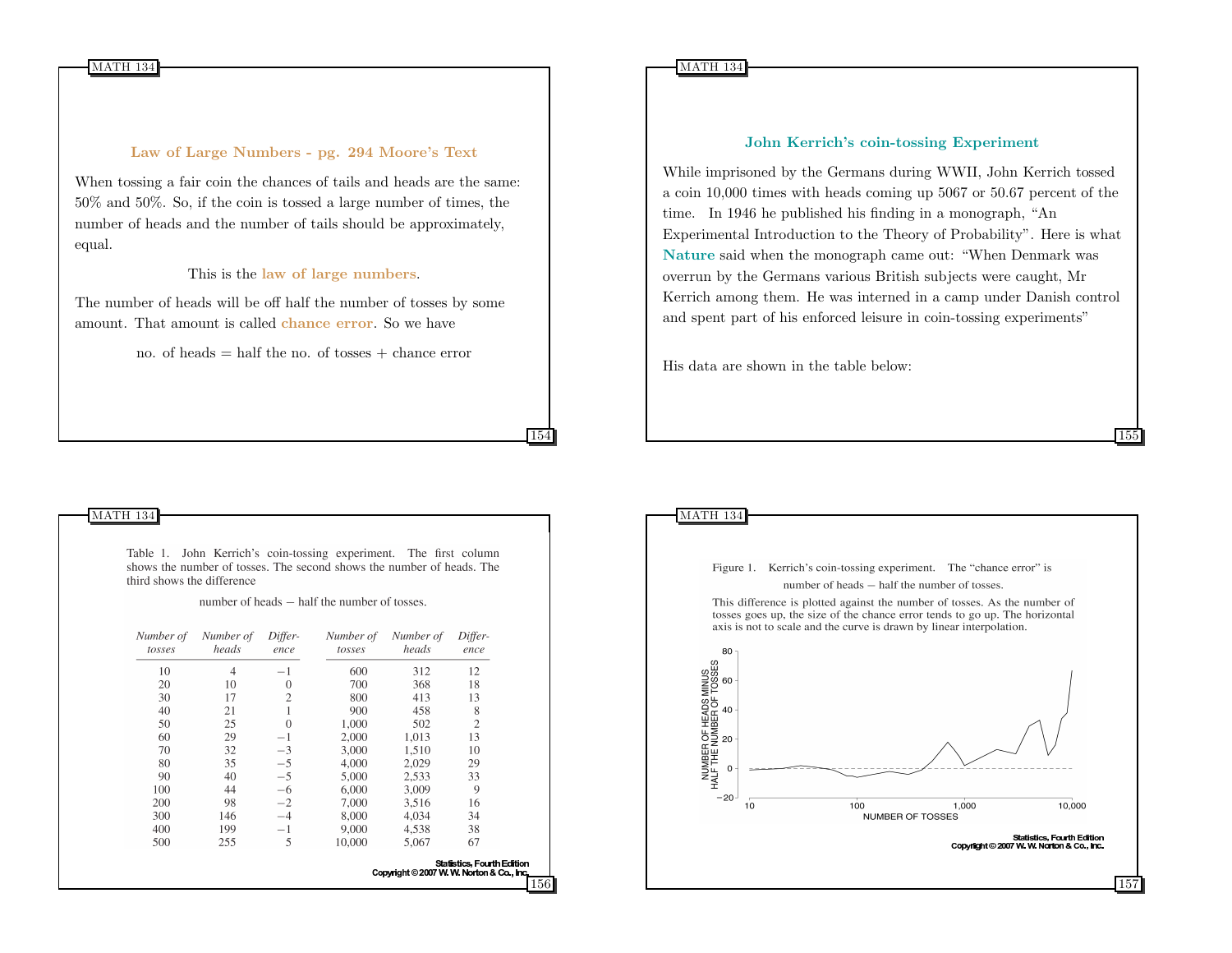



## John Kerrich's coin-tossing Experiment The chance error increases with the number of tosses in absolute terms, but it decreases in relative terms. Q: A coin is tossed and you win \$1 if there are more than 60% heads. Which is better: 10 tosses or 100? A: 10 tosses is better. As the number of tosses increase you are more likely to be closer to 50%, according to the law of averages. Q: A coin is tossed and you win \$1 if there are more than 48% heads. Which is better: 10 tosses or 100? MATH 134

160

# John Kerrich's coin-tossing Experiment The chance error increases with the number of tosses in absolute terms, but it decreases in relative terms. Q: A coin is tossed and you win \$1 if there are more than 48% heads. Which is better: 10 tosses or 100? A: 100 tosses is better, because the law of averages is working for you – with more tosses, you are more likely to be close to  $50\%$ . 161

MATH 134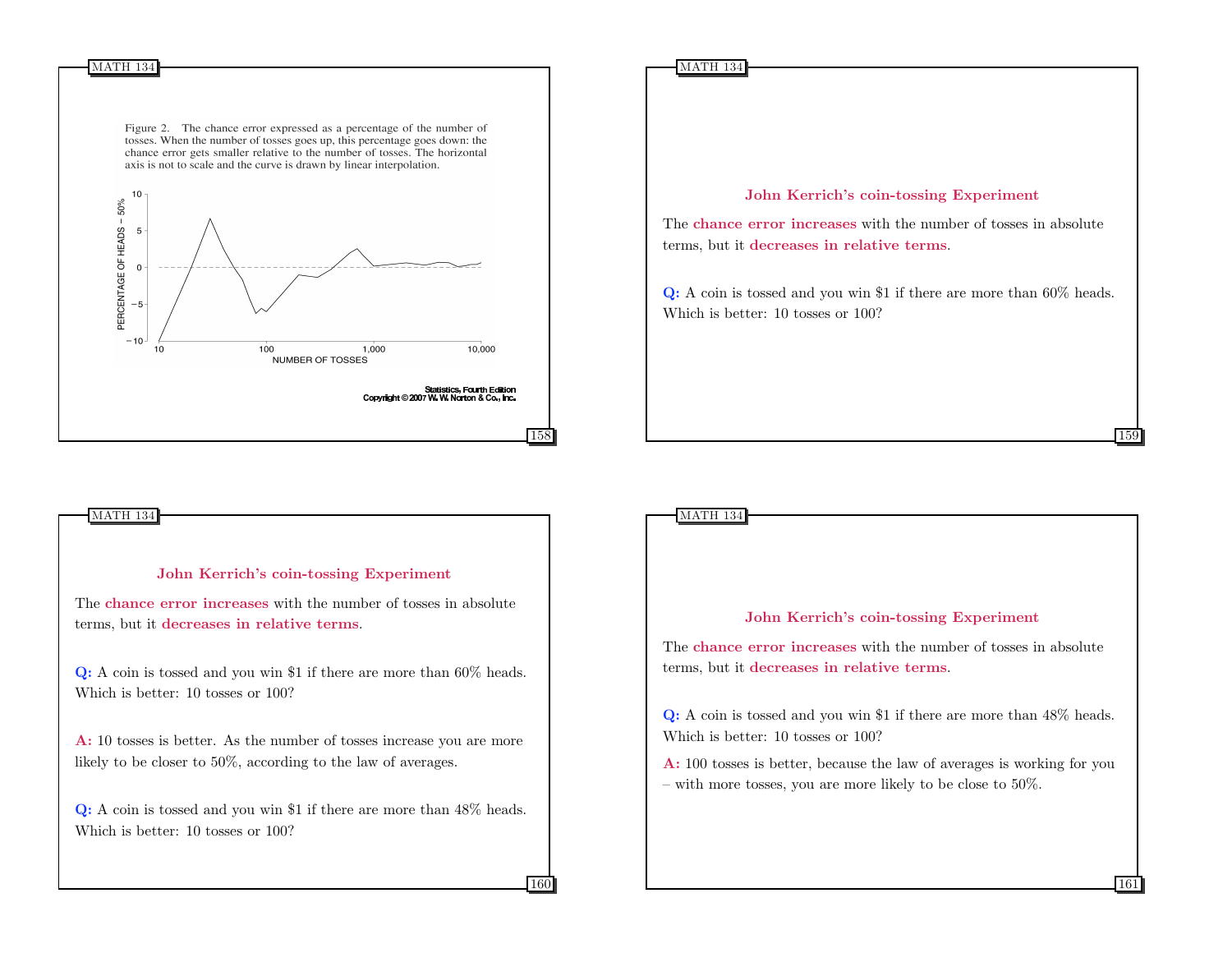## Random Variables

Random variables have an element of uncertainty or variability within them. Two quantities that describe the behavior of a random variable are the Expected Value and the Standard Error.

#### MATH 134

#### Roulette Example

A roulette wheel has 38 pockets. 1 through 36 are alternatively colored red and black, plus 0 and 00 which are colored green. So, there are 18 red pockets, 18 black and 2 green ones.

Suppose you bet on any number. If it comes up, you win \$35, otherwise you loose \$1.

Your chance of winning is 1 in 38 and your chance of loosing is 37 in 38. Find the expected Gain or Loss in one spin of roulette.

 $E[Gain] = \frac{1}{38} \times (+\$35) + \frac{37}{38} \times (-\$1) \sim -\$0.053$ 

#### Roulette Example

A roulette wheel has 38 pockets. 1 through 36 are alternatively colored red and black, plus 0 and 00 which are colored green. So, there are 18 red pockets, 18 black and 2 green ones.

Let's take a look at a roulette table layout.

#### MATH 134

162

164

#### Expected Value

Count the number of wins in 1000 plays of a roulette. The law of large numbers tells you that the expected value of the number of wins is  $E[Wins] = \frac{1}{38} \times 1000 = 26$ . You actually play the games and the results are

- 31 wins, you are off by  $+5$
- 18 wins, you are off by -8
- $\bullet$  24 wins, you are off by  $-2$

The "amounts off" are similar in size to the **standard error**, which we will define in a couple of slides. The expected value and the standard error depend on the random process that generates the numbers.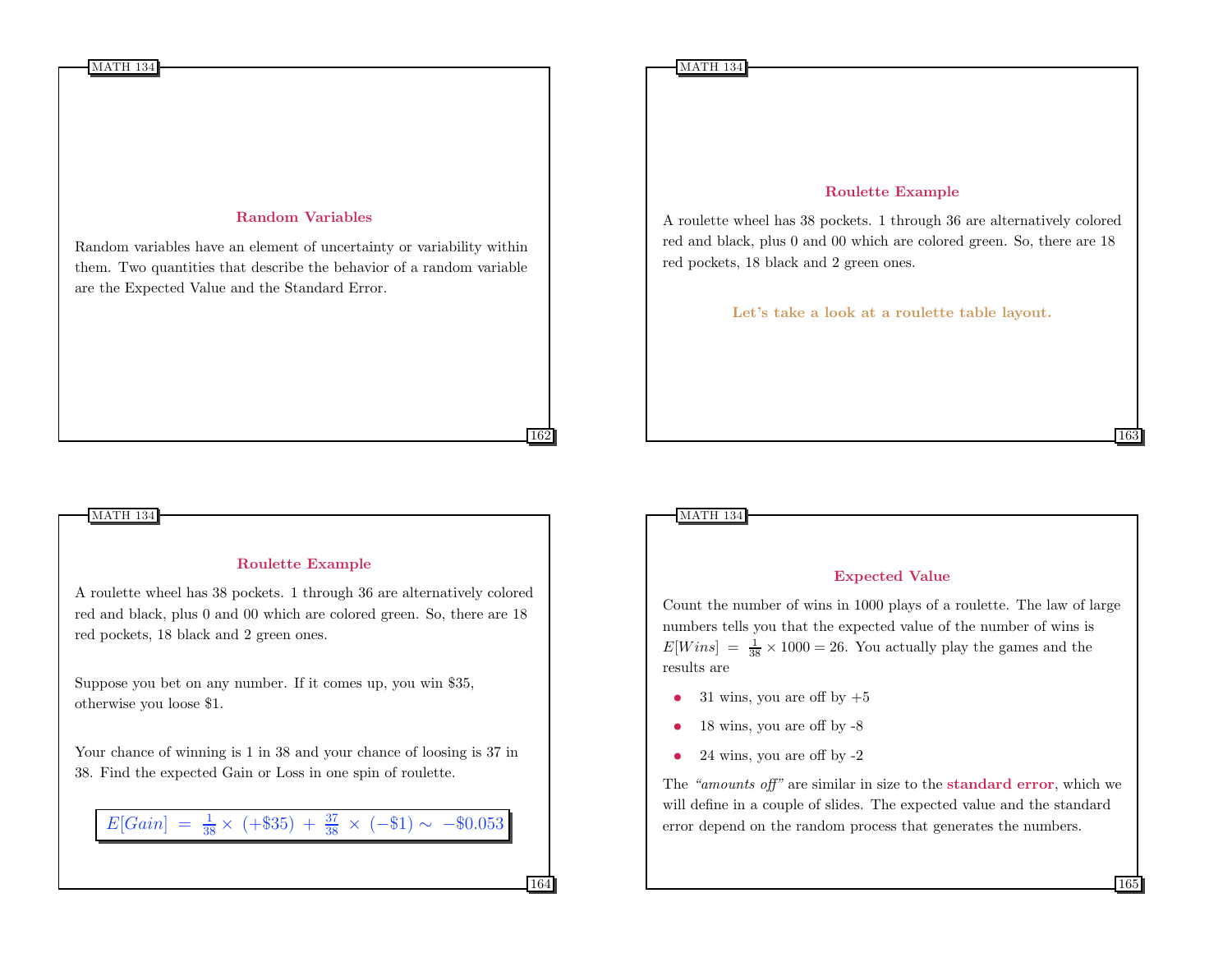## Expected Gain/Loss Playing Roulette

Q: Suppose you play 1,000 games of roulette betting  $+\$1$  on  $#7$  at each play. If you win, you get your dollar plus 35 more dollars, if you lose, the casino keeps your dollar. What are the chances that you will come out ahead from these 1,000 plays?

> We will build a Probability Model and identify the Population, Sample and Imaginary Data sets to address this question. Then we'll come back to the slides to address the long run mean of Sums.

## The Standard Error for Sums Sum of money after  $1000$  plays = Observed Value  $=$  Expected Value  $+$  chance error The standard error gives a measure of how large the chance error is likely to be. We can calculate the standard error for the sum of the 1000 plays as  $\sqrt{\text{sample size}} \times (\text{SD of pop})$ where "SD of pop" stands for the standard deviation of the population. MATH 134 168

#### MATH 134

## Expected Gain/Loss Playing Roulette

• What's the chance we come out ahead if we play 1000 games of roulette?

Well, after 1 play you expect to be behind by

$$
E[Gain] = \frac{1}{38} \times (+\$35) + \frac{37}{38} \times (-\$1) \sim -\$0.053
$$

 $\overbrace{?}$ 

So, after 1000 plays, we expect to be behind by:

And, give or take how much? Maybe the give or take is big enough that you still have a pretty good chance of coming out ahead.

MATH 134

166

#### Back to our original Question

Now we'll use our Probability Model to address the question What's the chance you come out ahead if you play 1000 games of roulette?

Symbolically, that's  $P(S > $0)$ , which is equivalent to wondering what percentage of the sums in the imaginary dataset are positive. If we knew what the histogram of the sums looked like, we could answer this question by working out the area under the histogram to the right of \$0.

The Central Limit Theorem will tell us about the shape of the histogram of the sums.

169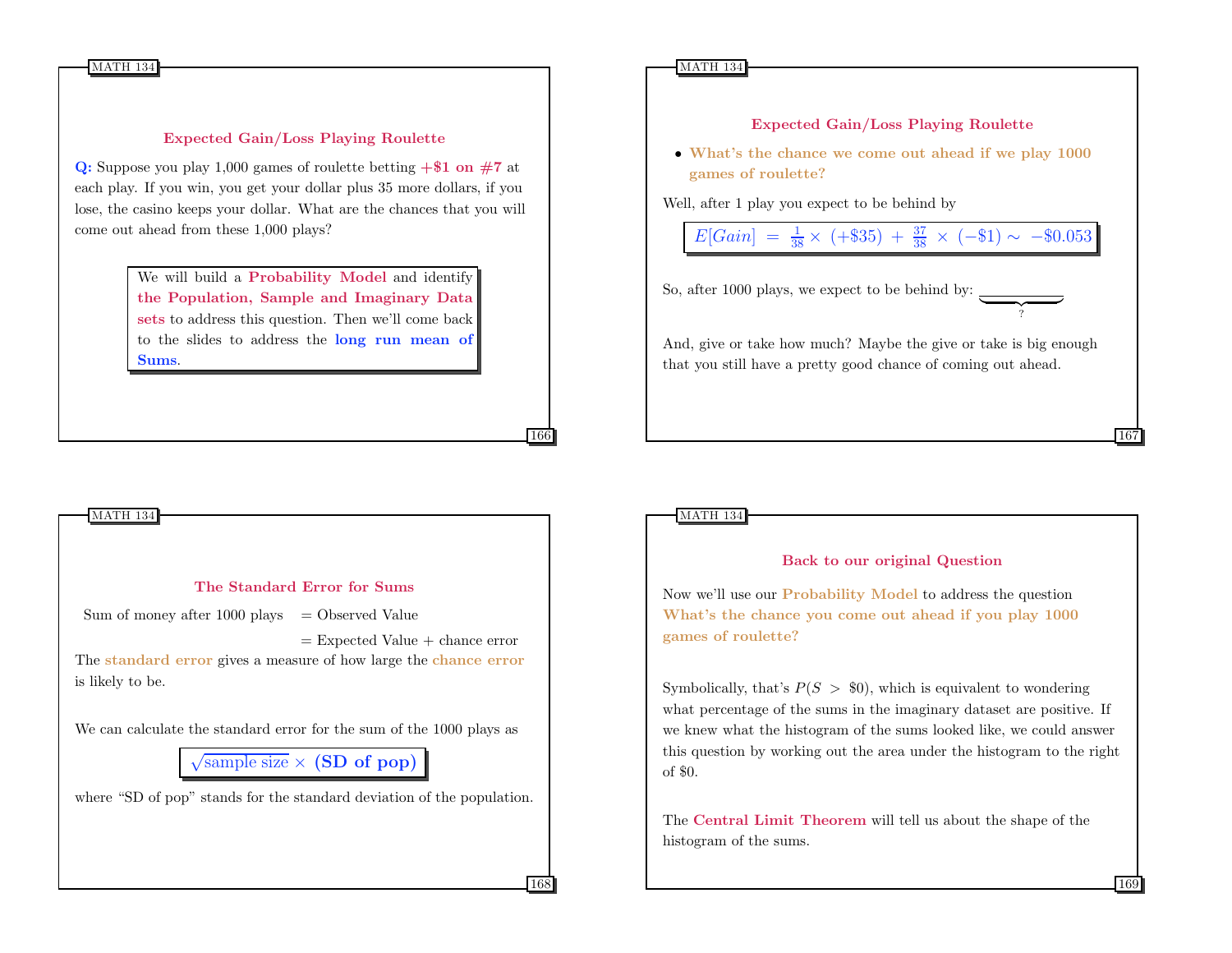



MATH 134

## Central Limit Theorem

Consider taking an IID random sample of 25 draws from the population and sum the draws. The sum ought to be around

## $25 \times$  mean =  $25 \times 4 = 100$ .

Now, imagine repeating this sampling story a lot – that is, take 25 IID draws from the population, work out their sum; take 25 more, work out their sum, and so on, many times. Make a histogram of all the sums you would get. Theory says it would look like the wavy histogram below:

171

173

So, when you take 100 IID draws from the population, we see that the long run histogram of sums follows the normal curve. This is the Central Limit Theorem in action: as the number  $(n)$  of draws going into a sum goes up, the long-run histogram for the sum looks more and more like the normal curve.

The number of draws needed to get a good normal approximation depends on how close the shape of the population histogram is to normal. For example: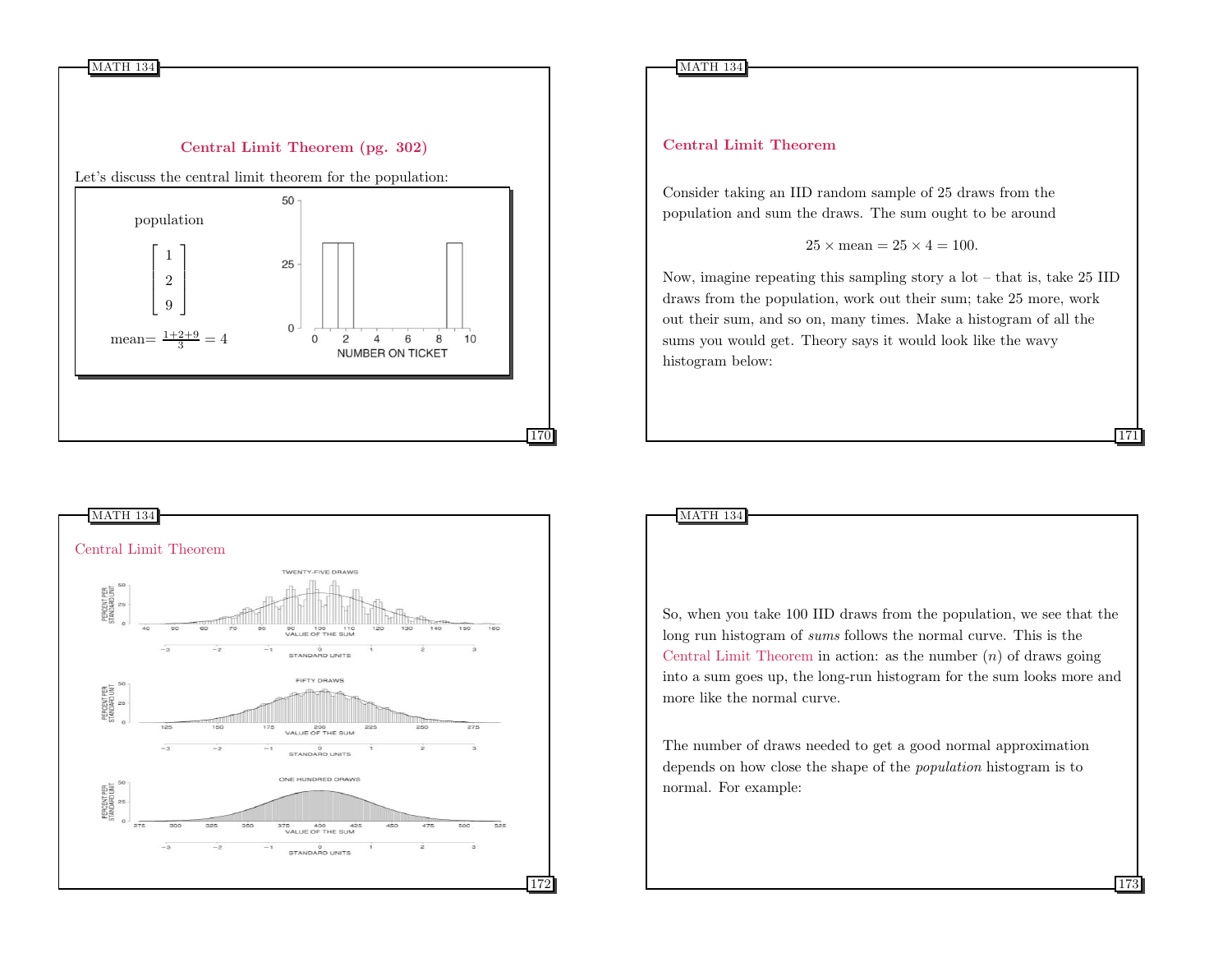## Central Limit Theorem

Let's consider taking an IID random sample of 100 draws from the population:





## Central Limit Theorem

Consider taking an IID random sample of 25 draws from the population and sum the draws. The sum ought to be around

$$
25 \times \text{mean} = (25) \cdot (0.1) = 2.5
$$

Now, do the same thought experiment of repeating this sampling story a lot – that is, take 100 IID draws from the population, work out their sum; take 25 more, work out their sum, and so on, many times. Make a long run histogram of all the sums you would get. We'd see that the long run histograms approximate the normal curve with fewer draws from the sample than before.

MATH 134

 $\rightarrow$ Back to our original Question... ...Roulette, in case you've forgotten← 175

177

Now we'll use our Probability Model to address the question What's the chance you come out ahead if you play 1000 games of roulette?

Symbolically, that's  $P(S > $0)$ , which is equivalent to wondering what percentage of the sums in the imaginary dataset are positive.

Now that we know that the long run histogram of the sums looks like the normal curve, we could answer this question by working out the area under the histogram to the right of \$0.

```
→Let's work that out←
```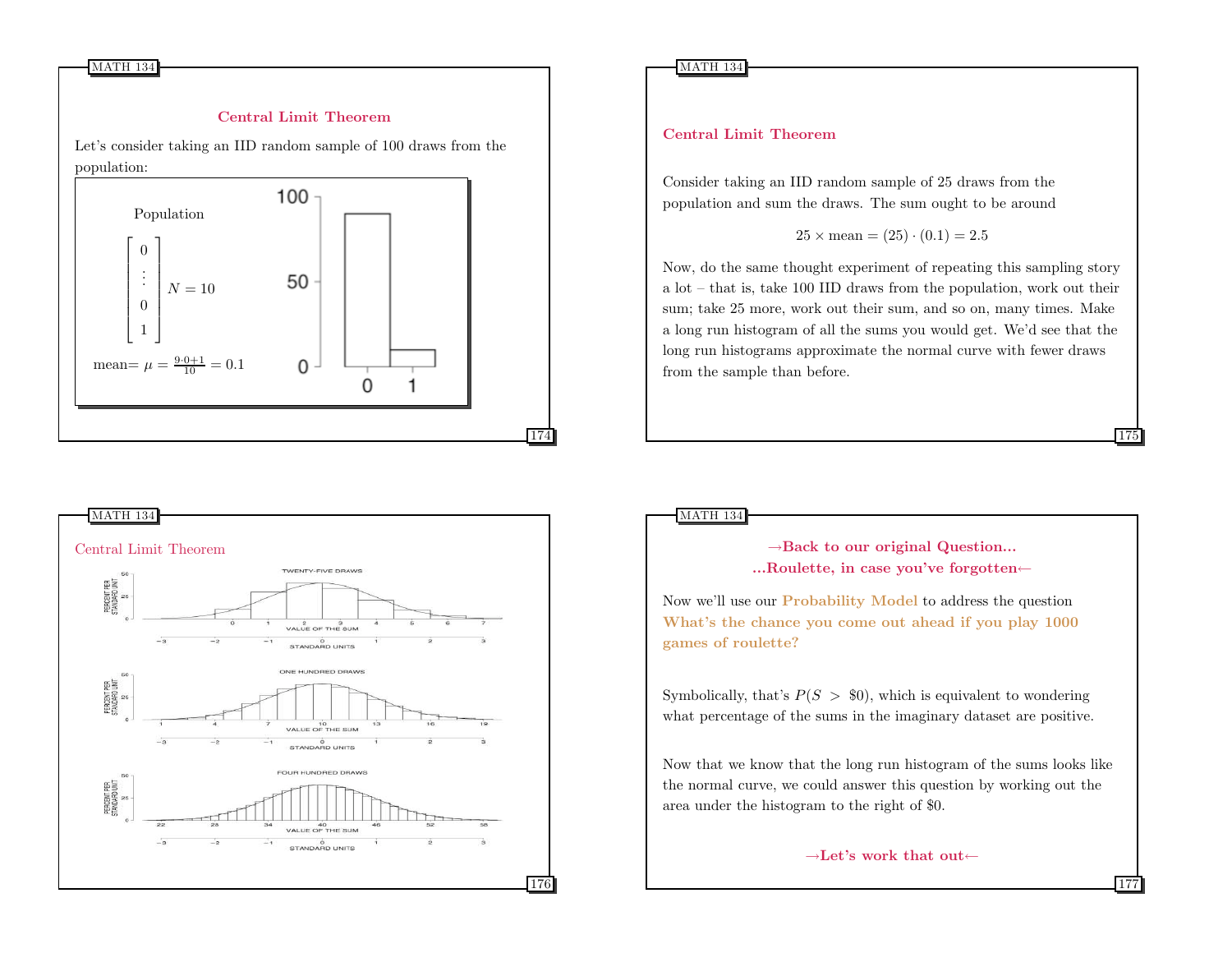MATH 134

#### Review of Concepts

Let's review what we've learned so far. When given information about a population of data, building a population model, enables us to:

- Calculate long run means to find expected values
- Calculate long run *sd's*, (standard error), to find give-or-take of long run mean estimates
- Answer questions about the chances of getting a value other than the long run mean... like, the chances of coming out ahead in 1000 spins of a roulette wheel.

NOTE: The Expected Value and SE describe the sampling distribution.

#### MATH 134

Q: What is the difference between the SD and the SE?

• The SD says that the amount of loss on a single roulette wheel spin when betting on #7 is about 5 cents.

Answer:

• The SE says that the average loss of 1000 plays of roulette is accurate up to \$182.

179

SD is related to the precision of single measurements.

SE is related to the precision of the **average**.

In the previous example, any specific loss is only accurate to about 5 cents. The estimated loss after playing 1000 games of roulette, based on the Imaginary Dataset is accurate to about \$182.



Which has better odds? Compare the chances of coming out ahead after 1,000 plays of roulette by:

- placing 1000 \$1 bets on  $#7$
- placing 1000 \$1 bets on a split

If you put \$1 on a split, say 11/12, and either 11 or 12 comes up, you get back your dollar plus \$17 in winnings.

Build a probability model describing the population, sample and imaginary data sets to address this question.



178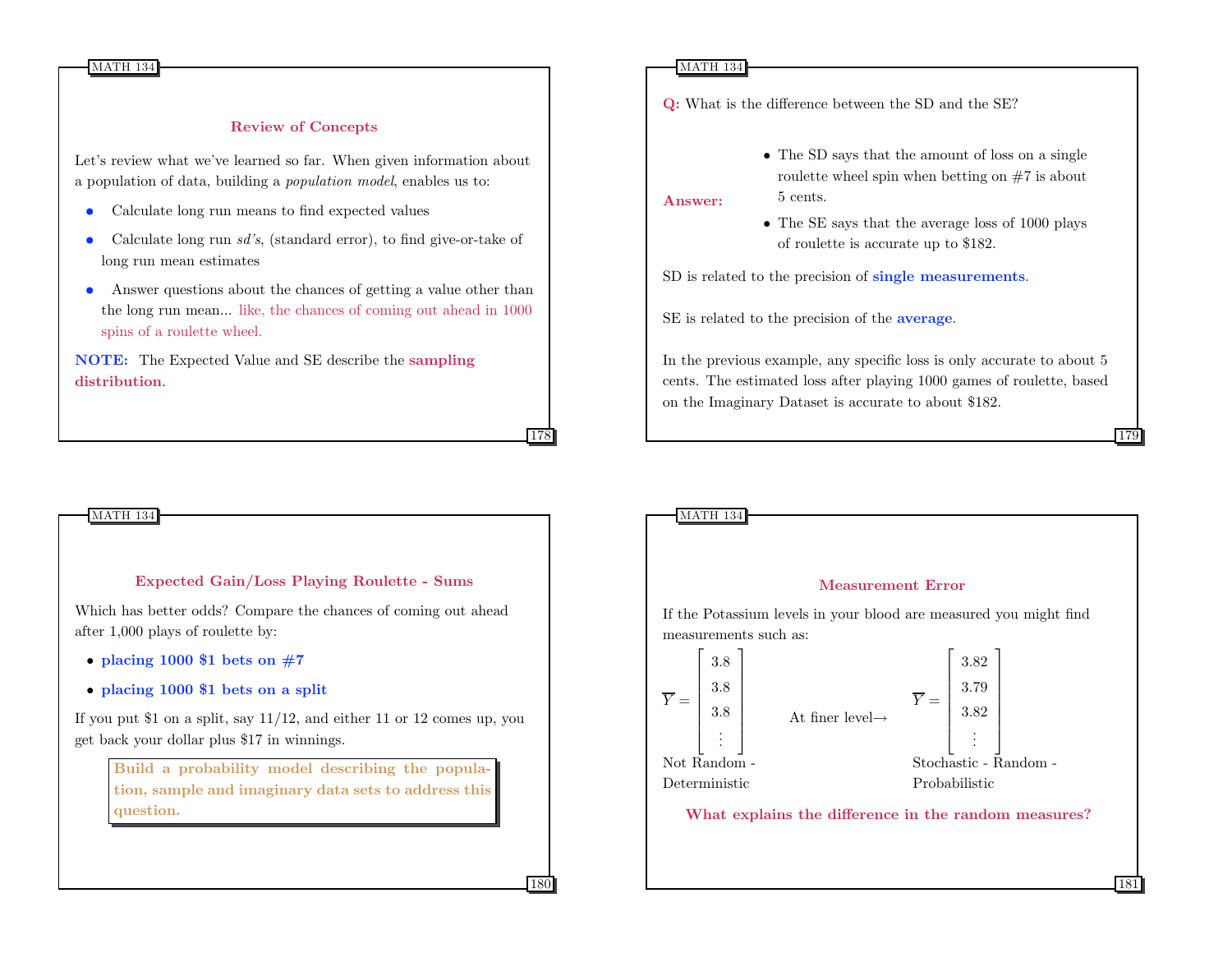

## Basic Measurement Error Model

 $obs_1$  = true value + bias + random error<sub>1</sub>  $obs<sub>2</sub>$  = true value + bias + random error<sub>2</sub> . . .  $obs_n$  = true value + bias + random error<sub>n</sub> Bias is a systematic tendency to over or underestimate the true value. Bias can't be detected from the data – we need an external standard.

## Measurement Error - Example Problem 2

100 measurements of the NB 10, a weight owned by the National Bureau of Standards, are taken to determine the true weight. The nominal weight of the NB 10 is 10 grams. The units, in micrograms below 10 grams, are recorded.

Given that the sample mean is 404.6  $\mu$ gms with a SD of 6  $\mu$ gms, find the best estimate for the true weight of the NB 10. Find the give-or-take for the estimate.

Set up a Statistical Model, describing the population, sample and imaginary data sets.

MATH 134

## Measurement Error -  $SE[\overline{x}]$

Alright, let's practice our skills at building a probability model for another example.

Any measurement is subject to chance error. To reduce the size of the chance error, the best thing to do is to repeat the measurements several times. This is the Law of Large Numbers at work. As the number of observation drawn increases, the mean of the observed values,  $\overline{x}$ , gets closer to the mean of the population,  $\mu$ .

#### Case Study: Hypokalemia

Set up a Probability Model, describing the population, sample and imaginary data sets.

## MATH 134

182

184

Q: What is the difference between the SD and the SE?

• The SD says that the a single measurement is accurate up to  $6 \mu$ gms or so.

Answer:

• The SE says that the mean of all 100 measurements is accurate up to  $0.6 \mu$ gms or so.

SD is related to the precision of single measurements. SE is related to the precision of the **mean**.

In the previous example, any specific measurement is only accurate by about 6  $\mu$ gms. The estimated weight of the NB 10, based on the mean of 100 measurements, is accurate by about 0.6  $\mu$ gms.